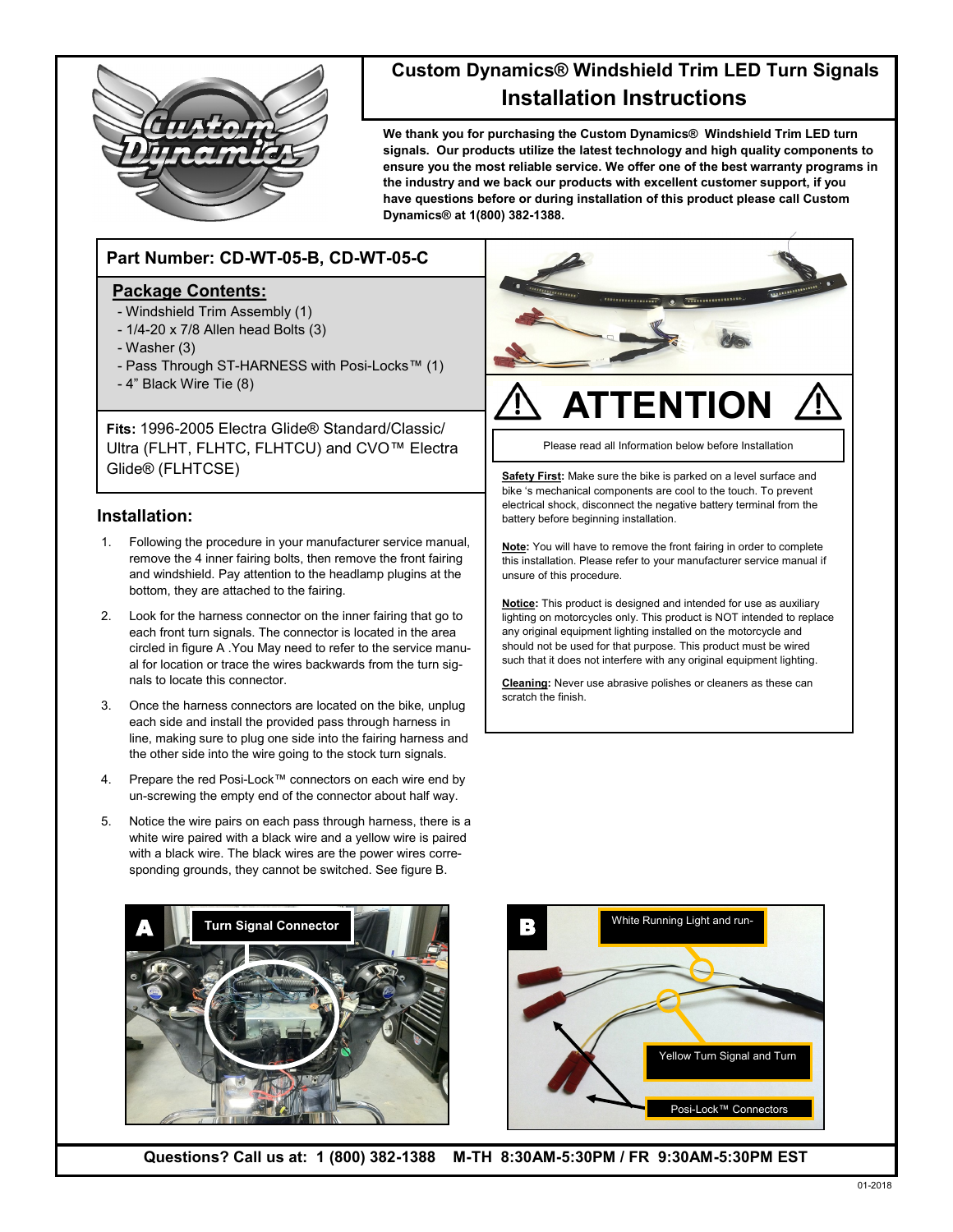## **Installation Instructions - Page 2**

### **Installation-(Continued)**

6. Examine the wires coming from the windshield trim, notice the groups of wires on each side. Each color LED has its own ground wire. It is important to make sure the correct black wire is being used for the connection. See the diagram on page 3 for more information. The wire color code is as follows:

Left Side Windshield Trim Wire Pair Colors

- White = Left side White LED Running Light
- Black = Left side Running Ground wire
- Purple = Left side Amber LED Turn Signal
- Black = Left side Turn Signal Ground wire

Right Side Windshield Trim Wire Pair Colors

- White = Right side White LED Running Light
- Black = Right side Running Ground wire

- Brown = Right side Amber LED Turn Signal

- Black = Right side Turn Signal Ground wire
- 7. Having an extra set of hands is helpful for the next steps. The outer fairing will have to rest near the Inner fairing in order to make the wire connections. One person should hold the fairing and trim in place, while the other performs the connections.
- 8. Test fit the windshield trim into place, make sure the rubber gasket is aligned with the holes in the fairing and the trim. The person holding the fairing should now be holding the windshield trim as well.
- 9. Route the wire harnesses wires under the rubber gasket and around the sides edges of the fairing. Bring wires to the appropriate pass through harness. Take note that the Right side wires should contain a brown wire, and the Left side wires should contain a purple wire.
- 10. Using the wiring diagram on page 3, connect the wires from the windshield trim to the Posi-Lock™ connectors on each converter harness. Make sure that the ground wires stay with their corresponding power wires.
- 11. Once all connections have been made, double check the Posi-Lock™ connectors, give the wires a little pull to make sure wires are secured. Also check the wire colors and connections to make sure the correct wiring has been performed.
- 12. Dress wires from the harnesses, secure with wire ties or other means if necessary. Make sure they will not get pinched when the fairing is secured.
- 13. Set the outer fairing back in place on the bike, but do not secure yet. Be sure to plug the headlight connector in as well.
- 14. Make sure battery is connected, then turn the ignition key on and test the function of the windshield trim. The Right and Left sections are split 50/50. When in Running mode, the White LEDs should be illuminated. Test each turn signal, when the turn signal is on, the appropriate side's white LEDs will turn off and the amber for that side should flash.
- 15. Secure the fairing to the bike, make sure to pay attention to the wire connections running in between the inner and outer fairing, push any wire slack inside the fairing. Use the provided hardware for the 3 top fairing holes that secure the windshield trim. Be sure not to overtighten, they should be snug but the gasket for the trim should not be compressed to the point of distortion or bulging.

**Wiring Diagram**

**Questions? Call us at: 1 (800) 382-1388 M-TH 8:30AM-5:30PM / FR 9:30AM-5:30PM EST**